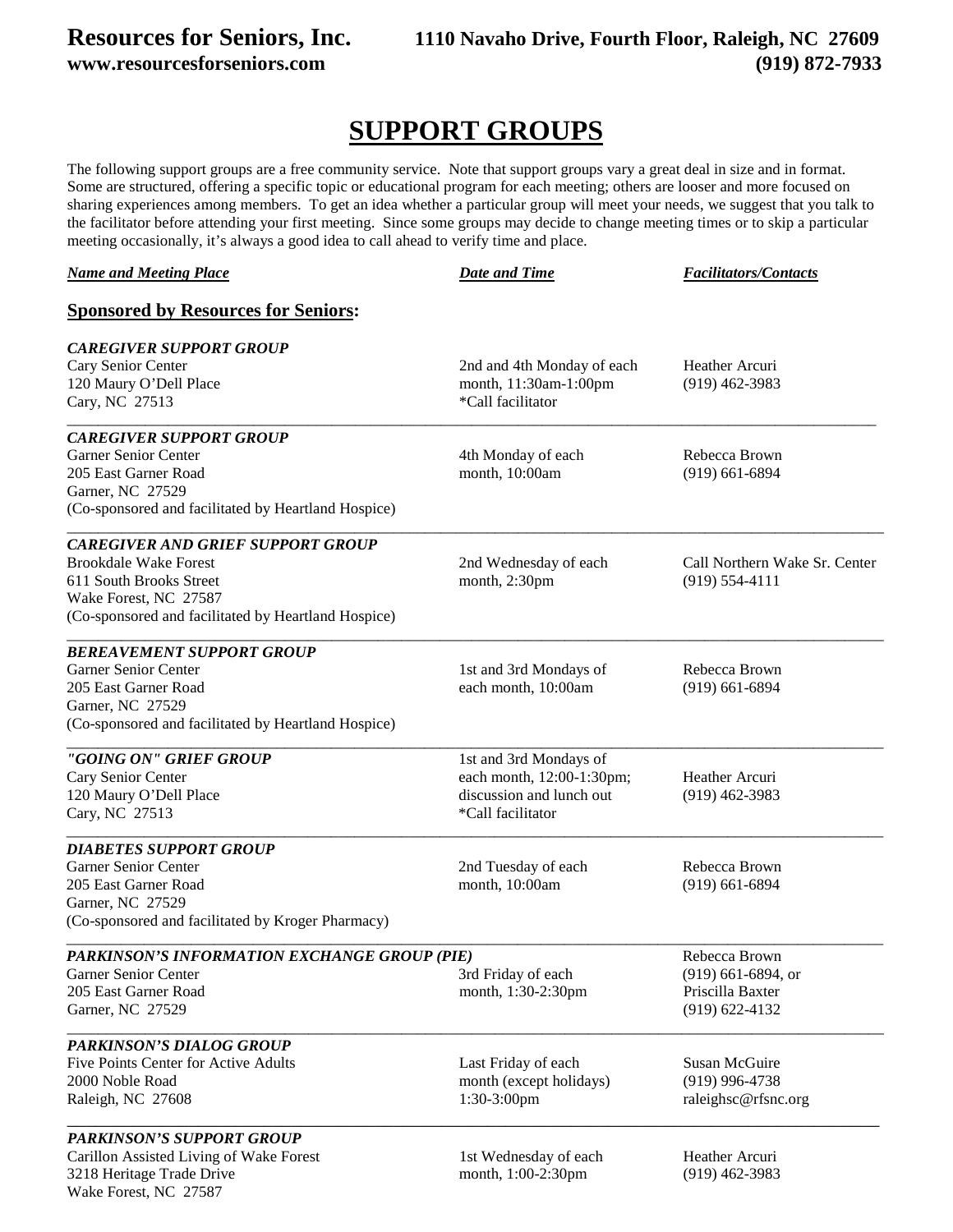### **Other Community Caregiver Support Groups:**

### *A HEART FOR CARING*

WakeMed Cary (Points West 2 and 3, near Café) 3rd Tuesday of each Sarah Jansen 1900 Kildaire Farm Road month, 2:00-3:30pm 919-745-9236<br>Cary, NC 27518 \*Call facilitator Cary, NC 27518

Abbotswood at Stonehenge 3rd Thursday of each (919) 3rd Thursday of each (919) 847-3205. Thursday of each (919) 847-3205. Original state and the month, 6:00-7:30pm 7900 Creedmoor Road month, 6:00-7:30pm Linda Kendall, facilitator Raleigh, NC 27613 (919) 696-6163

# \_\_\_\_\_\_\_\_\_\_\_\_\_\_\_\_\_\_\_\_\_\_\_\_\_\_\_\_\_\_\_\_\_\_\_\_\_\_\_\_\_\_\_\_\_\_\_\_\_\_\_\_\_\_\_\_\_\_\_\_\_\_\_\_\_\_\_\_\_\_\_\_\_\_\_\_\_\_\_\_\_\_\_\_\_\_\_\_\_\_\_\_\_\_\_\_\_\_\_\_\_\_\_\_\_

**CAREGIVER SUPPORT GROUP** Tracy Taylor<br>Abbotswood at Stonehenge 3rd Thursday of each (919) 847-3202, or

## **Sponsored by Dementia Alliance of North Carolina:**

*For most updated info call (919) 832-3732 or go to website: https://dementianc.org*

| <b>CARY LOCATIONS:</b>                    |                        |                       |
|-------------------------------------------|------------------------|-----------------------|
| Glenaire                                  |                        |                       |
| 5000 Glenhope Court                       | 3rd Monday of each     | Karen Walker          |
| Cary, NC 27511                            | month, 10:00am         | $(919)$ 447-4494      |
| St. Michael the Archangel Catholic Church |                        |                       |
| 804 High House Road                       | 3rd Thursday of each   | Vivian McLaurin       |
| Cary, NC 27513                            | month, 10:00am         | (919) 302-9823        |
| <b>Woodland Terrace</b>                   |                        |                       |
| 300 Kildaire Woods Drive                  | 3rd Thursday of each   | Kay Moore             |
| Cary, NC 27511                            | month, 6:00pm          | (919) 271-0326        |
| <b>FUQUAY-VARINA LOCATIONS:</b>           |                        |                       |
| Carillon Assisted Living                  |                        |                       |
| 6516 Johnson Pond Road                    | 3rd Tuesday of each    | Nancy Broadwell       |
| Fuquay-Varina, NC 27526                   | month, 2:00pm          | (919) 810-2839        |
| (Open to all)                             |                        |                       |
| <b>Windsor Point</b>                      |                        |                       |
| 1221 Broad Street                         | 1st Tuesday of each    | Nancy Broadwell       |
| Fuquay-Varina, NC 27526                   | month, 6:30pm          | $(919)$ 363-2484      |
| (Open to all)                             |                        |                       |
| <b>GARNER LOCATION:</b>                   |                        |                       |
| First Presbyterian Church of Garner       |                        |                       |
| 503 Lakeside Drive                        | 3rd Thursday of each   | Donna Gould           |
| Garner, NC 27529                          | month, 6:30pm          | $(919) 772 - 0018$    |
| <b>RALEIGH LOCATIONS:</b>                 |                        |                       |
| Dementia Alliance of North Carolina       |                        |                       |
| 9131 Anson Way, Suite 206                 | 1st Tuesday of each    | Melanie Bunn          |
| Raleigh, NC 27615                         | month, 6:30pm          | (919) 832-3732        |
| Dementia Alliance of North Carolina       |                        |                       |
| 9131 Anson Way, Suite 206                 | 2nd Monday of each     | Dee Dee Harris        |
| Raleigh, NC 27615                         | month, 10:00am         | (919) 832-3732        |
| Beth Meyer Synagogue                      |                        |                       |
| 504 Newton Road                           | 2nd Tuesday of each    | <b>Rachel Strauss</b> |
| Raleigh, NC 27615                         | month, 7:00pm          | $(919) 848 - 0303$    |
| <b>Ruth Sheets Adult Care Center</b>      |                        |                       |
| 228 West Edenton Street                   | 2nd and 4th Wednesdays | Matt Frazier          |
| Raleigh, NC 27603                         | of each month, 3:30pm  | (919) 832-7227        |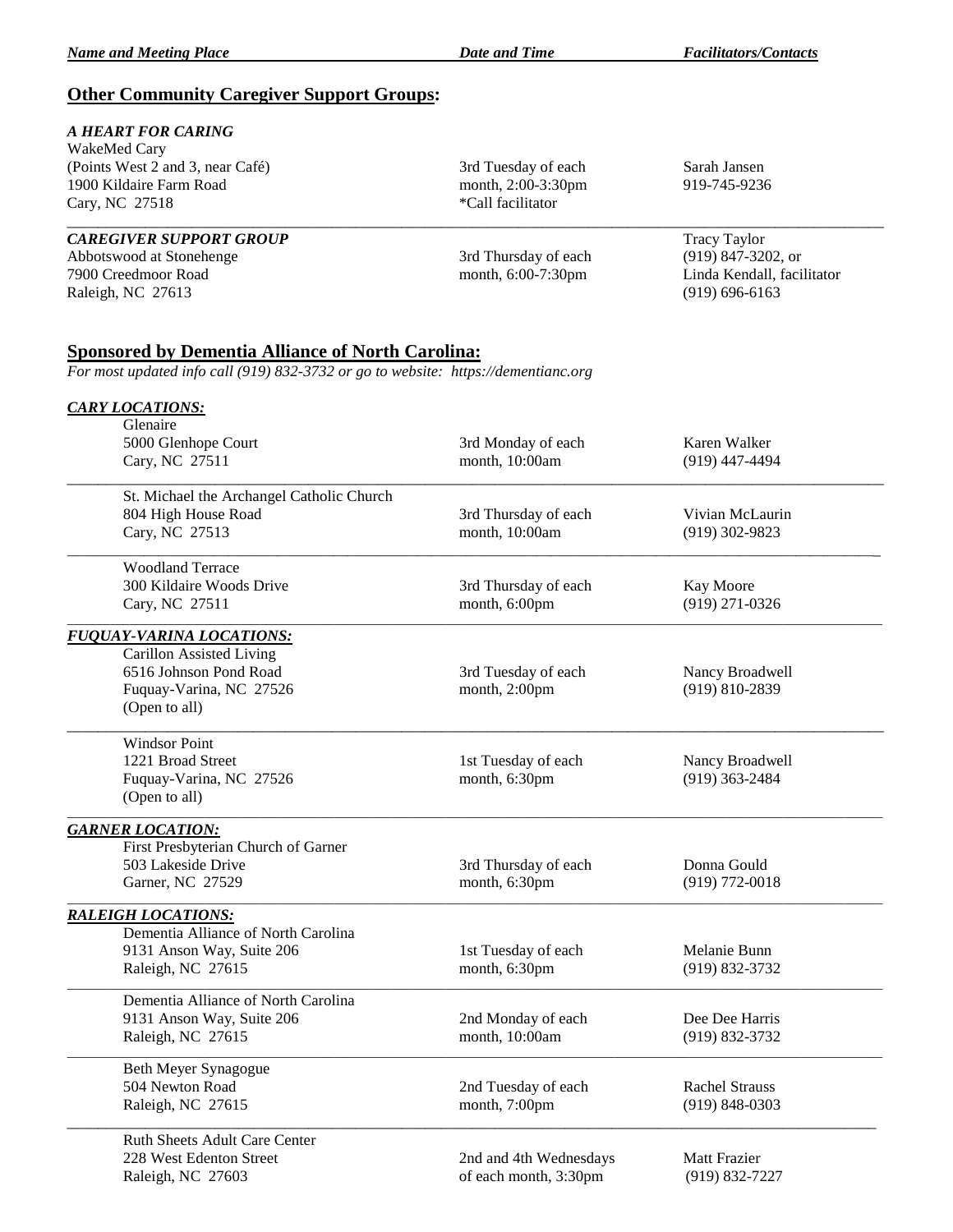*Name and Meeting Place Date and Time Facilitators/Contacts*

| Sponsored by Dementia Alliance of North Carolina – RALEIGH LOCATIONS (continued): |
|-----------------------------------------------------------------------------------|
|-----------------------------------------------------------------------------------|

| <u> Sponsorea by Dementia Amance of Ivorui Carolina – RALLIOII LOCATTONS (continueu).</u><br>St. Francis of Assisi         |                                                       |                                                                     |
|----------------------------------------------------------------------------------------------------------------------------|-------------------------------------------------------|---------------------------------------------------------------------|
| 11401 Leesville Road<br>(Anthony Hall Library & Conference Room)<br>Raleigh, NC 27613                                      | 3rd Wednesday of each<br>month, 7:00pm                | Carol Gault<br>$(919)$ 280-8245<br>carol.gault@stfrancisraleigh.org |
|                                                                                                                            |                                                       |                                                                     |
| Springmoor Retirement Community Auditorium<br>1500 Sawmill Road                                                            | 2nd Monday of each                                    | Phyllis Mayo<br>$(919) 848 - 7083$                                  |
| Raleigh, NC 27615                                                                                                          | month, 7:30-8:45pm                                    | phyllis.mayo@springmoor.com                                         |
| The Cypress of Raleigh                                                                                                     |                                                       |                                                                     |
| Rosewood Health Center<br>8801 Cypress Lakes Drive<br>Raleigh, NC 27615                                                    | 3rd Wednesday of each<br>month, 4:00pm                | Angela Woodard<br>$(919) 518 - 8941$                                |
| <b>ZEBULON LOCATION:</b>                                                                                                   |                                                       |                                                                     |
| Wakefield Central Baptist Church                                                                                           |                                                       |                                                                     |
| 308 Proctor Street<br>Zebulon, NC 27597                                                                                    | 3rd Thursday of each<br>month, 6:30pm                 | Melody Hocutt<br>$(919)$ 269-9512                                   |
| <b>Sponsored by Alzheimer's Association:</b><br>For most updated info call (919) 803-8285 or go to website: www.alz.org/nc |                                                       |                                                                     |
| <b>Faithful Hearts</b>                                                                                                     |                                                       |                                                                     |
| 600 Gathering Park Circle, Suite 103<br>Cary, NC 27519                                                                     | 1st Sunday of each<br>month, 4:00pm                   | Karen Banning<br>$(919)$ 302-1605                                   |
| Alzheimer's Association office (*This group is for caregivers in their 20s & 30s)<br>3739 National Drive                   |                                                       |                                                                     |
| Cumberland Building, Suite 110<br>Raleigh, NC 27612                                                                        | 2nd Monday of each<br>month, 6:30pm                   | Nicola Huns<br>$(703)$ 439-0757                                     |
| <b>Wake Forest Support Group</b><br>St. John's Episcopal Church<br>830 Durham Road<br>Wake Forest, NC 27587                | 1st Wednesday of each<br>month, 10:00am               | Lynn Bartholomew<br>$(919) 761 - 1811$                              |
| <b>Other Dementia Support Groups:</b>                                                                                      |                                                       |                                                                     |
| LEWY BODY DEMENTIA CAREGIVER SUPPORT GROUP<br>Dementia Alliance of North Carolina                                          |                                                       |                                                                     |
| 9131 Anson Way, Suite 206                                                                                                  | 2nd Thursday of each                                  | Loree Idol                                                          |
| Raleigh, NC 27615                                                                                                          | month, 10:00am                                        | $(919)$ 616-2776                                                    |
| FRONTO-TEMPORAL DEMENTIA CAREGIVER SUPPORT GROUP                                                                           |                                                       |                                                                     |
| SarahCare at Lake Boone Trail<br>2245 Gateway Access Point, Suite 101                                                      | 3rd Tuesday of each                                   | Paul Lester                                                         |
| Raleigh, NC 27609                                                                                                          | month, 7:00-8:30pm                                    | $(919) 538 - 4827$                                                  |
| <b>ALS (Lou Gehrig's Disease) Support Groups:</b>                                                                          |                                                       |                                                                     |
| <b>ALS CAREGIVER SUPPORT GROUP</b>                                                                                         | 3rd Monday of each                                    | Suzanne Gilroy                                                      |
| 120-101 Penmarc Drive<br>Raleigh, NC 27603                                                                                 | month, 6:30-8:00pm<br>*Please call if plan to attend. | (919) 755-9001 ext. 227                                             |
| ALS RESOURCE SUPPORT GROUP                                                                                                 |                                                       |                                                                     |
| 120-101 Penmarc Drive<br>Raleigh, NC 27603                                                                                 | 1st Sunday of each<br>month, 2:00-4:00pm              | Lisa Hoskins<br>(919) 755-9001 ext. 241                             |